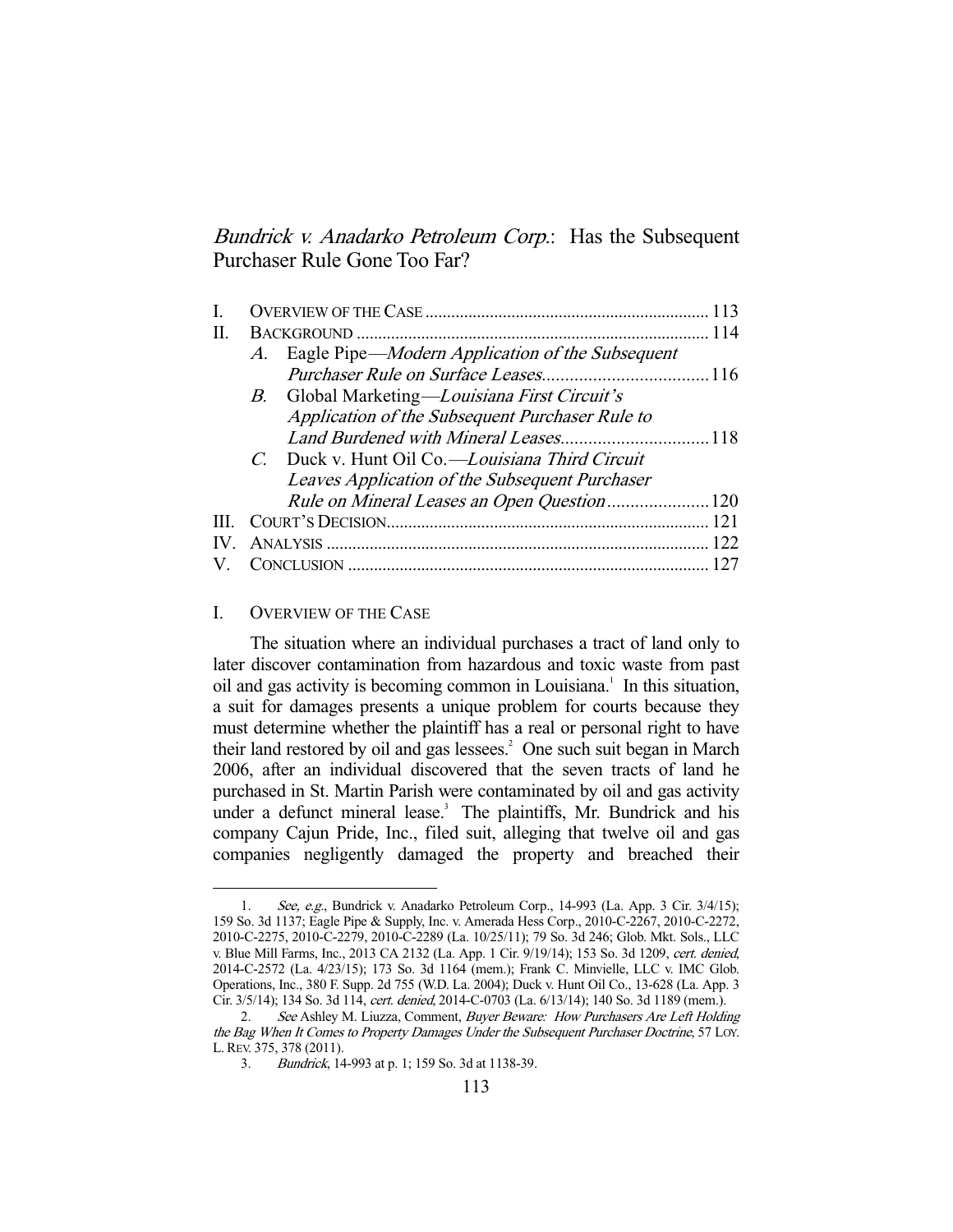obligation under the Louisiana Mineral Code to restore the land as close as practicable to its original condition.<sup>4</sup> The trial court dismissed Bundrick's claims on summary judgment under the subsequent purchaser rule.<sup>5</sup> After the ruling, Bundrick appealed asserting the trial court erred in treating his claims as nontransferable personal rights for damages and misapplied the subsequent purchaser rule as iterated by the Louisiana Supreme Court in *Eagle Pipe & Supply, Inc. v. Amerada Hess Corp.* to remediation claims under the Mineral Code.<sup>6</sup> The Louisiana Third Circuit Court of Appeal affirmed the trial court. It held that Bundrick had no right of action for a negligence claim, because it "is a personal right and is held by the person who was the owner at the time the damage was caused."<sup>7</sup> Additionally, the Third Circuit overruled its own precedent and held that a mineral lease is a real right that confers real obligations only to the parties that occupy the land contemporaneously.<sup>8</sup>

### II. BACKGROUND

-

 The Louisiana Supreme Court defines the subsequent purchaser rule as

[a] jurisprudential rule which holds that an owner of property has no right or actual interest in recovering from a third party for damage which was inflicted on the property before his purchase, in the absence of an assignment or subrogation of the rights belonging to the owner of the property when the damage was inflicted.<sup>9</sup>

The rule has a long history in Louisiana Jurisprudence. It was first instituted as a means for preventing plaintiffs from a double recovery when the purchaser acquired property with apparent defects.<sup>10</sup> In *Clark v.* 

<sup>4.</sup> *Id. at pp. 1-2*; 159 So. 3d at 1138-39.

<sup>5.</sup> See id. at pp. 2-3; 159 So. 3d at 1139. The Louisiana Supreme Court has defined the subsequent purchaser rule as: "a jurisprudential rule which holds that an owner of property has no right or actual interest in recovering from a third party for damage which was inflicted on the property before his purchase, in the absence of an assignment or subrogation of the rights belonging to the owner of the property when the damage was inflicted." Eagle Pipe, 2010-C-2267, 2010-C-2272, 2010-C-2275, 2010-C-2279, 2010-C-2289 at p. 8; 79 So. 3d at 256-57.

 <sup>6.</sup> Bundrick, 14-993 at p. 3; 159 So. 3d at 1139-40.

 <sup>7.</sup> Id. at p. 8; 159 So. 3d at 1142. A personal right is defined as an obligation that "is strictly personal when its performance can be enforced only by the obligee, or only against the obligor." LA.CIV.CODE ANN. art. 1766 (2015).

<sup>8.</sup> See Bundrick, 14-993 at p. 10; 159 So. 3d at 1144 (quoting Glob. Mktg. Sols., LLC v. Blue Mill Farms, Inc., 2013 CA 2132, p. 11 (La. App. 1 Cir. 9/19/14); 153 So. 3d 1209, 1215, cert. denied, 2014-C-2572 (La. 4/23/15); 173 So. 3d 1164 (mem.)).

 <sup>9.</sup> Eagle Pipe, 2010-C-2267, 2010-C-2272, 2010-C-2275, 2010-C-2279, 2010-C-2289 at p. 8; 79 So. 3d at 256-57.

 <sup>10.</sup> See Clark v. J.L. Warner & Co., 6 La. Ann. 408, 409 (1851), reprinted in 6 WILLIAM W. KING REPORTS OF CASES ARGUED IN THE SUPREME COURT OF LOUISIANA 408 (1851).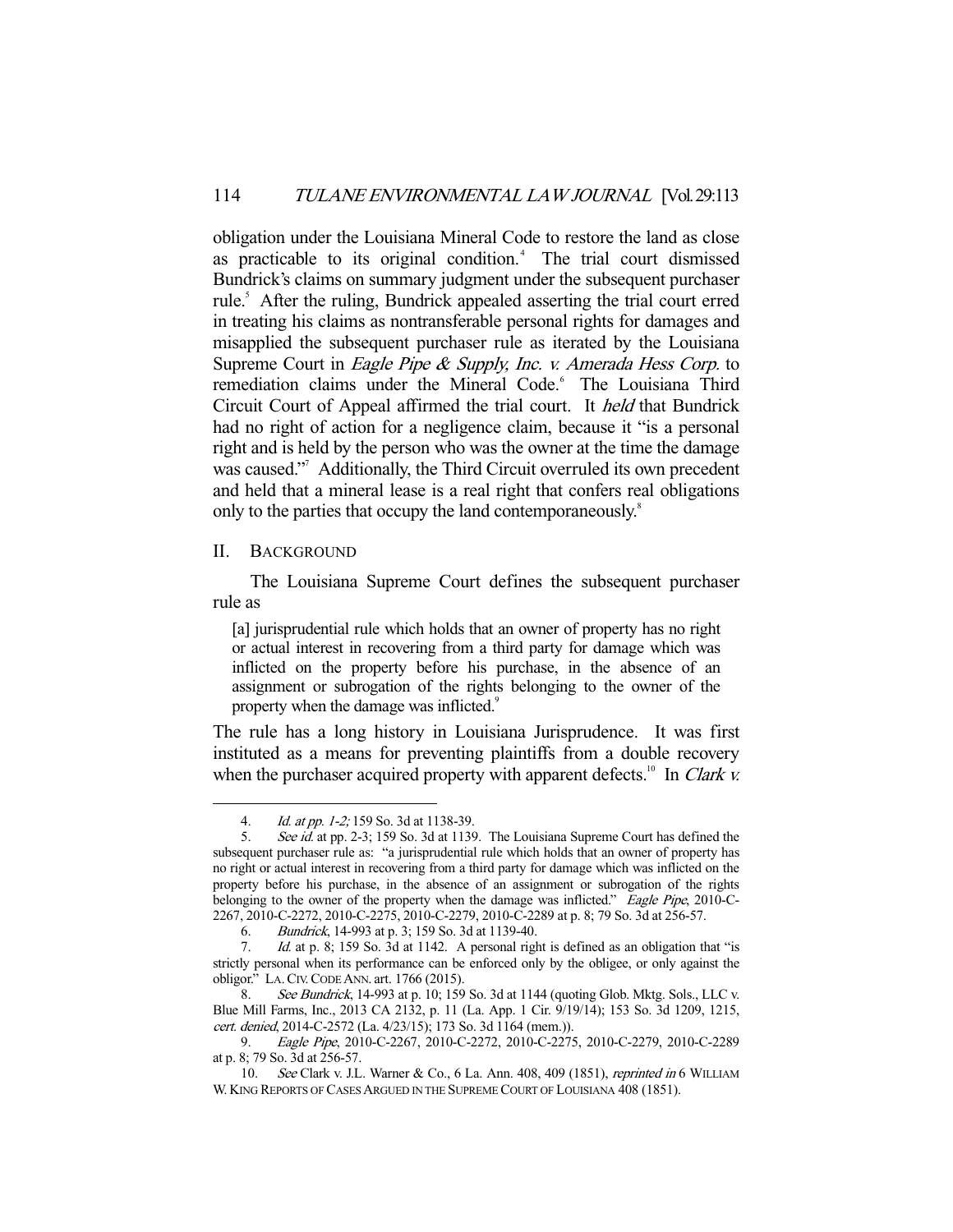J.L. Warner Co., the plaintiff purchased a lot "with the buildings and improvements thereon."<sup>11</sup> The property was located next to an icehouse depot; the moisture from the icehouse damaged the buildings on the property and rendered them useless.<sup>12</sup> The purchaser filed suit for damages against the ice company and secured a judgment from the trial court.13 On appeal, the Louisiana Supreme Court recognized that a claim for damages is "an incorporeal right, and strictly personal property"14 and cannot be transferred without a specific assignment from the prior owner.<sup>15</sup> The court noted that the rights to the land in a bill of sale have "always been considered real rights."<sup>16</sup> Despite the plaintiff's real right in the property, the court reversed the trial court's ruling because the property's low price made the plaintiff aware of the property's damage at the time of sale.<sup>17</sup> The court could not allow the plaintiff to recover, given the apparent "damages, which probably caused the moderate price given," explaining that the damages "should [not] be a source of profit to the purchaser, who had a perfect knowledge of their existence when he purchased."<sup>18</sup>

 Jurisprudence recognizes an exception to the subsequent purchaser rule: it will allow recovery when the purchased property is encumbered with a real right or servitude.<sup>19</sup> In *Taylor v. New Orleans Terminal Co.*, a subsequent purchaser filed a suit against a construction company for damaging his land and failing to build and maintain drainage ditches.<sup>20</sup> Like in Clark, the Louisiana Supreme Court dismissed most of the plaintiff's claims, because the right for damages "became segregated from the property, and the owner became a creditor for the value of the property taken."<sup>21</sup> The Court, however, ruled that the plaintiff could enforce improvements—the construction of drainage ditches and fences—promised to the prior owner, because "[t]he original owner acquired the right as a servitude for the benefit of the estate and not for his own benefit."<sup>22</sup> The court found that the servitude created a real right "[t]o the end of protecting the land, it became a part of the plaintiff's

-

18. Id.

<sup>11.</sup> *Id.* at 408.

 <sup>12.</sup> Id.

<sup>13.</sup> *Id.* at 408-09.

<sup>14.</sup> *Id.* at 409.

 <sup>15.</sup> See id.

 <sup>16.</sup> Id.

 <sup>17.</sup> Id.

 <sup>19.</sup> See Taylor v. New Orleans Terminal Co., 126 La. 420, 425-26 (1910).

<sup>20.</sup> *Id.* at 421.

 <sup>21.</sup> Id. at 423.

<sup>22.</sup> *Id.* at 425.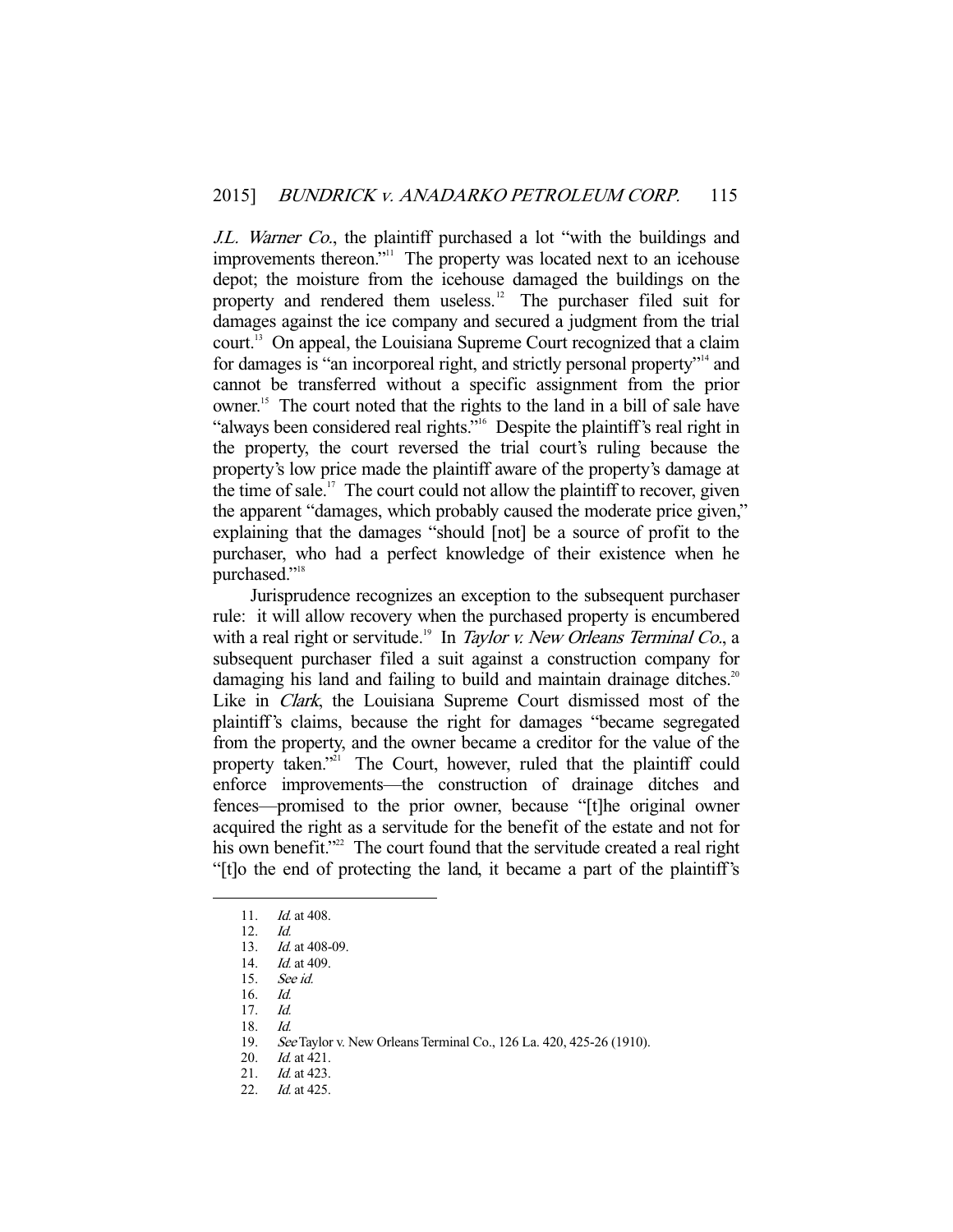right to a servitude. It became a part of the place, a part of the right bought."23

## A. Eagle Pipe—Modern Application of the Subsequent Purchaser Rule on Surface Leases

In *Eagle Pipe & Supply, Inc. v. Amerada Hess Corp.*, the Louisiana Supreme Court departed from the requirement that the subsequent purchaser rule applies only in situations where the damage to the property is apparent.<sup>24</sup> The court correctly noted that the rule was designed to prevent a purchaser from negotiating a low purchase price and later seek recovery in tort.<sup>25</sup> The court reasoned that extending the rule to purchasers with nonapparent damage was logical, because "the law does not provide the subsequent purchaser with both the right to sue for rescission of the sale, or a reduction in the purchase price, and the right to sue for damages against the tortfeasor."<sup>26</sup> The court reiterated that the right to sue for damages is a personal right of the landowner, and does not pass down to a subsequent owner without assignment or subrogation. $27$ 

2 YIANNOPOULOS, supra, at 407.

<sup>23.</sup> *Id.* at 426. A real right is defined as "the subjection of a thing, in whole or in part, to the authority of a person by virtue of a direct relationship that can be asserted against the world." 2 A.N. YIANNOPOULOS, LOUISIANA CIVIL LAW TREATISE 409 (4th ed. 2001). A real right creates a real obligation, which can be "transferred to the universal or particular successor . . . without a special provision to that effect." LA.CIV.CODE ANN. arts. 1763-64 (2015). The interpretation that a real right passes to the successor in title without subrogation is consistent with doctrinal writings on real rights. Professor Yiannopoulos states:

Real obligations are always duties incidental and correlative of real rights. They are obligations in the sense that they are duties imposed on a particular person who owns or possesses a thing subject to a real right, and they are real in the sense that, as correlative of a real right, these obligations attach to a particular thing and are transferred with it without the need of an express assignment or subrogation.

 <sup>24. 2010-</sup>C-2267, 2010-C-2272, 2010-C-2275, 2010-C-2279, 2010-C-2289, p. 37 (La. 10/25/11); 79 So. 3d 246, 275.

 <sup>25.</sup> Id. at p. 38; 79 So. 3d at 276.

<sup>26.</sup> Id. This implies that Eagle Pipe would have a claim for rescission of sale or a reduction of purchase price. The Civil Code has a tight prescriptive period for rescission claims on residential or commercial immovable property: "an action for redhibition against a seller who did not know of the existence of the defect prescribes in one year from the day delivery of the property was made to the buyer." LA.CIV.CODE ANN. art. 2534(2).

 <sup>27.</sup> See Eagle Pipe, 2010-C-2267, 2010-C-2272, 2010-C-2275, 2010-C-2279, 2010-C-2289, at pp. 37-38; 79 So. 3d at 275. In dissent, Justice Weimer criticizes the extension of the subsequent purchaser rule, because of his view of the key issue of the case: when the damage to the property occurred and who suffered the damage. *Id.* at p. 6; 79 So. 3d at 287 (Weimer, J., dissenting). Weimer asserts Eagle Pipe has a right of action, because in "the context of tortious injury to property, the relevant 'injury' is the loss of use and resulting loss of value and this injury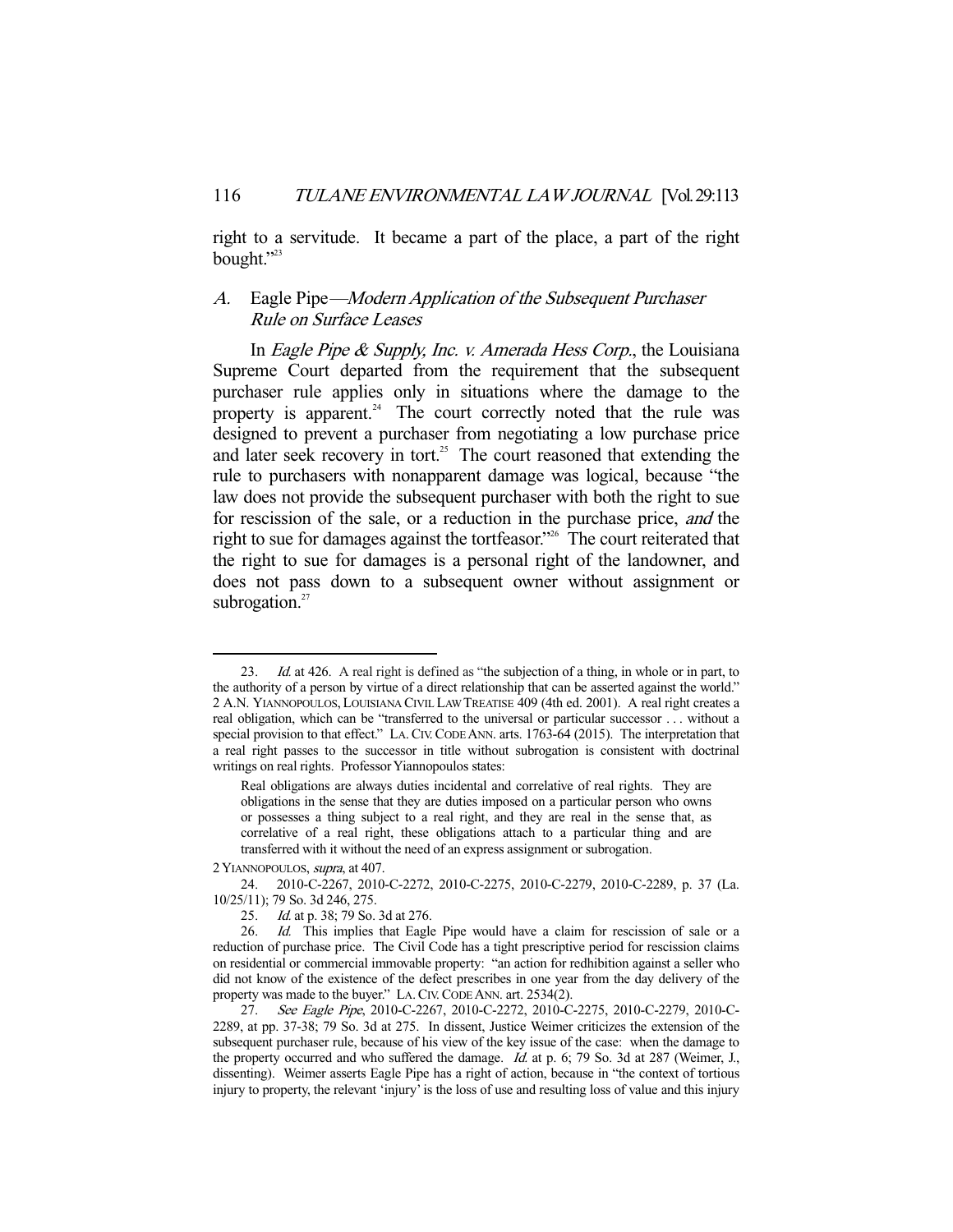The facts in *Eagle Pipe* are straightforward: Eagle Pipe purchased property in 1988 from landowners who had leased it to Union Pipe, which operated an oil pipeline cleaning facility at the site; in 2008, the Louisiana Department of Environmental Quality conducted a field study of Eagle Pipe's property and discovered a hazardous amount of radioactive material—creating a health hazard which left the property with zero value or marketability.<sup>28</sup> Eagle Pipe had never cleaned pipe on the property, and the radioactive material resulted from Union Pipe's activity on the land from 1981 to  $1988$ <sup>29</sup> Eagle Pipe filed suit against Union Pipe and ten oil companies alleging breach of contract, negligence, strict liability, redhibition, fraud and conspiracy.<sup>30</sup>

The procedural history of *Eagle Pipe*, however, is complex. The district court granted the defendants' exception of no right of action.<sup>31</sup> At the original hearing at the Louisiana Fourth Circuit Court of Appeal, the panel affirmed the trial court.<sup>32</sup> The court found that Eagle Pipe had no right of action in tort, because the sale did not include an assignment of the former owner's personal rights.<sup>33</sup> Additionally, the plaintiff had no cause of action for breach of contract, because the contracts entered into with the oil companies were also personal rights of the previous owner.<sup>34</sup> On rehearing, the Fourth Circuit reversed, finding that "the subsequent purchaser rule did not apply where damage to property was not apparent at the time of its sale."35

 In its review, the Louisiana Supreme Court split Eagle Pipe's claims into two categories: tort and contract.<sup>36</sup> The court quickly dismissed the tort claims, because damage to property is a personal right of the original owner.<sup>37</sup> It also ruled that the contamination from the toxic waste was not a continuing tort, because continuing torts require overt and continuing acts by the tortfeasor.<sup>38</sup>

-

33. Id.; 79 So. 3d at 277.

- 35. Id. at p. 41; 79 So. 3d at 277.
- 36. Id. at p. 43; 79 So. 3d at 278.

is not incurred by the landowner at the time of the tortious conduct, but by the landowner at the moment the injury is (or should be) discovered." *Id.* 

 <sup>28.</sup> Id. at pp. 3-4; 79 So. 3d at 253-54 (majority opinion).

 <sup>29.</sup> Id.

 <sup>30.</sup> Id. at pp. 2-3; 79 So. 3d at 253.

 <sup>31.</sup> Id. at p. 1; 79 So. 3d at 252.

 <sup>32.</sup> Id. at p. 40; 79 So. 3d at 276-77.

 <sup>34.</sup> Id.

 <sup>37.</sup> Id.; 79 So. 3d at 279.

 <sup>38.</sup> Id. at p. 44; 79 So. 3d at 279 (quoting Crump v. Sabine River Auth., 98-2326, p.7 (La. 6/29/99); 737 So. 2d 720, 726).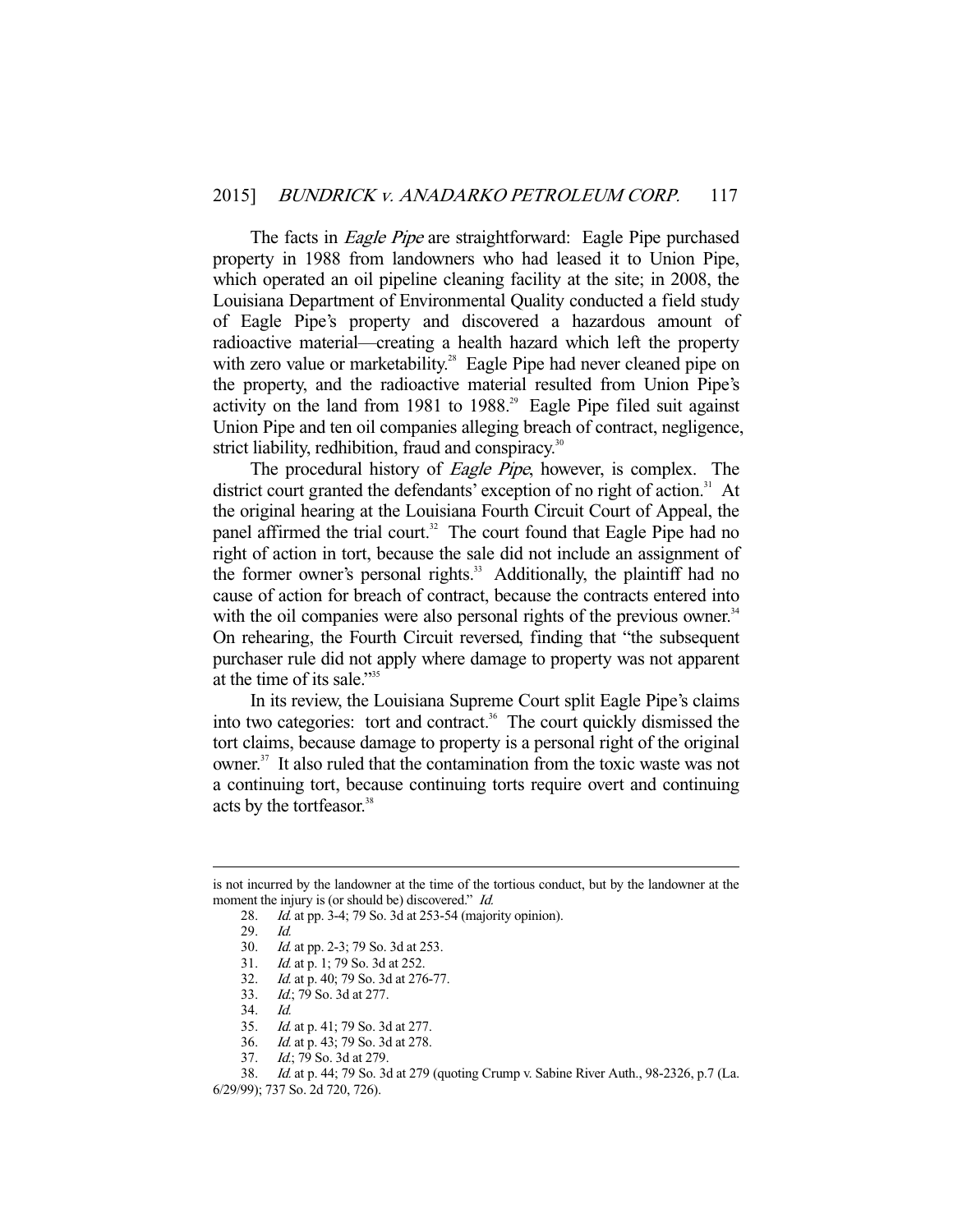In its contract claims, Eagle Pipe argued that the right for damages was assigned by virtue of the terms of sale and that the defendants breached their real obligation to restore the land to its original condition.39 Eagle Pipe claimed the real rights transferred with the land because the obligation "to restore the premises to their previous condition is a real obligation, following the immovable into the hands of any acquirer."40 The court ruled that real obligations exist only in predial servitudes, and the claim did not pass down with a transfer of ownership.41 Further, the court concluded the act of sale contained "no express assignment or subrogation of the former property owners' personal right to sue for damage."42 The court, however, did leave one loophole for potential recovery for subsequent purchasers—stating that the decision "express[es] no opinion as to the applicability of our holding to fact situations involving mineral leases or obligations arising out of the Mineral Code."<sup>43</sup>

## B. Global Marketing—Louisiana First Circuit's Application of the Subsequent Purchaser Rule to Land Burdened with Mineral Leases

 The Louisiana Mineral Code states that "[m]ineral rights are real rights and are subject either to the prescription of nonuse for ten years or to special rules of law governing the term of their existence."<sup>44</sup>

 <sup>39.</sup> See id. at pp. 46-47; 79 So. 3d 246 at 280-81 (quoting LA.CIV.CODE ANN. art. 1764 cmt. f (2011)).

 <sup>40.</sup> Id. at p. 46; 79 So. 3d at 280 (quoting LA.CIV.CODE ANN. art. 1764 cmt. f).

<sup>41.</sup> See id. at pp. 46-48; 79 So. 3d at 280-81. The Civil Code defines a predial servitude as "a charge on a servient estate for the benefit of a dominate estate." LA. CIV. CODE ANN. art. 646. Although Union Pipe had a lease of the land under a previous contract, it was a personal right from the owner to use the property. See Eagle Pipe, 2010-C-2267, 2010-C-2272, 2010-C-2275, 2010-C-2279, 2010-C-2289 at p. 51; 79 So. 3d at 283. From time to time, a real right and a personal right seem to have the same effect. Id. at p. 16; 79 So. 3d at 262. However, a lessee's right is personal. LA. CIV.CODE ANN. art. 2668 cmt. b. The court recognizes this distinction by contrasting a usufructuary and a lessee, because they "seem to have the use and enjoyment of a house in much the same way. But, technically, the usufructuary has a right in the enjoyment of a house; the lessee has a right against the owner of a house to let him enjoy it. One has a real right and the other a personal right." *Eagle Pipe*, 2010-C-2267, 2010-C-2272, 2010-C-2275, 2010-C-2279, 2010-C-2289 at p. 16; 79 So. 3d at 262 (quoting 2 YIANNOPOULOS, supra note 23, at 384).

 <sup>42.</sup> Eagle Pipe, 2010-C-2267, 2010-C-2272, 2010-C-2275, 2010-C-2279, 2010-C-2289 at p. 47; 79 So. 3d at 281.

 <sup>43.</sup> Id. at p. 48 n.80; 79 So. 3d at 281 n.80. This caveat restricts the court's decision to surface leases. See id.

 <sup>44.</sup> LA.REV. STAT.ANN. § 31:16. There is ambiguity within the Mineral Code on whether a mineral lease is a real right. The Mineral Code article on the nature of the mineral lease defines a lease as "a contract by which the lessee is granted the right to explore for and produce minerals." Id. § 31:114. By the plain language, the code seems to infer that a mineral lease is analogous to an ordinary lease and is a personal obligation between the lessee and the lessor. Compare id.  $\S 31:114$ ; with LA. CIV. CODE ANN. art. 2668 cmt. b ("Externally, a lease may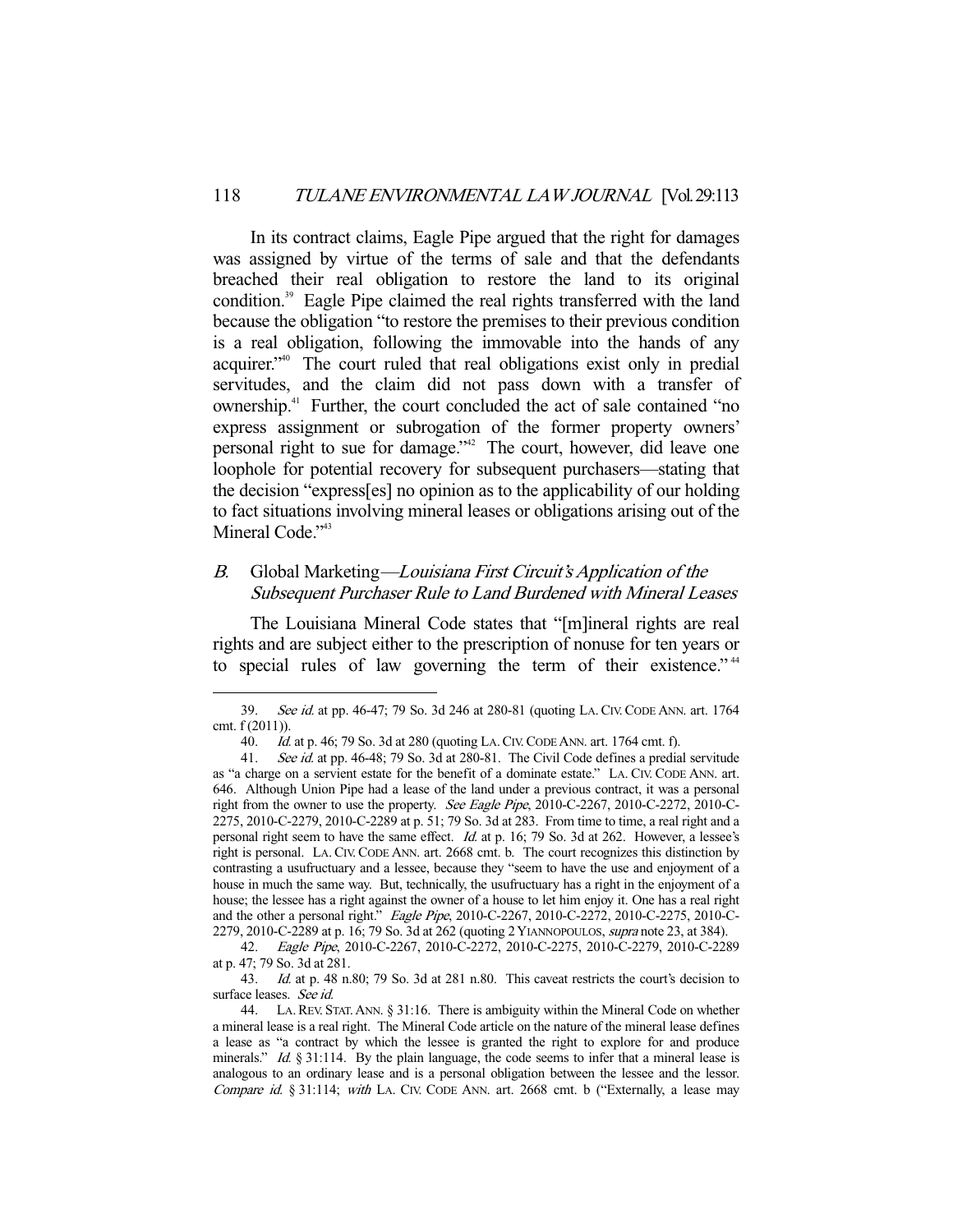Additionally, the lessee is "bound to perform the contract in good faith and to develop and operate the property leased as a reasonably prudent operator for the mutual benefit of himself and his lessor."45 To be a prudent operator, the lessee is obligated to restore the land as close as practicable to its original condition at the completion of the lease.<sup>46</sup>

A mineral lease is a limited personal servitude.<sup> $47$ </sup> A limited personal servitude is defined as "an intermediary category between personal and predial servitudes. Like usufruct and habitation, they are charges on things in favor of a person rather than an estate; like predial servitudes, they are necessarily charges on an immovable belonging to another person and are confined to certain advantages of use or enjoyment. Thus, they are both 'personal' and 'limited'."48 Under the Mineral Code, it is clear that a mineral lease confers real rights and obligations to the lessee, but is silent on the real rights and obligations of the lessor.<sup>49</sup>

 In Global Marketing Solutions, LLC v. Blue Mill Farms, Inc., the Louisiana First Circuit Court of Appeal addressed how the subsequent purchaser rule applies with respect to land burdened with a mineral

45. LA.REV. STAT.ANN. § 31:122.

-

47. 3 YIANNOPOULOS, supra note 23, at 522 (5th ed. 2011).

48. LA.CIV.CODE ANN. art. 639 cmt. c (2015).

resemble certain real rights, such as the personal servitudes of usufruct . . . [h]owever, unlike those servitudes—which are true dismemberments of ownership . . . a lease simply confers on the lessee the right to demand performance from the lessor and his universal successors."). The comments to Mineral Code article 114 seems to resolve the issue of whether a mineral lease bestows real rights. See LA.REV. STAT. ANN. § 31:114 cmt. It provides that article 114 should be read "in conjunction with Article 16, providing that the mineral lease falls within the generic term 'mineral right' . . . [t]hus, the running controversy between the courts and the legislature as to the nature of the mineral lease is laid to rest by classification of the interest as a real right." Id.

<sup>46.</sup> See id. § 31:122 cmt. The implied obligation to restore land to as near as practicable to its original condition derives from premineral code jurisprudence. See John M. McCollam, A Primer for the Practice of Mineral Law Under the New Louisiana Mineral Code, 50 TUL. L. REV. 729, 732 (1976). The drafters of the Mineral Code did not intend complete restoration of the land, but an obligation to return the land in a reasonable manner. See id. at 811 (citation omitted). This has been followed consistently by Louisiana Courts. See Caskey v. Kelly Oil Co., 98-C-1193, p.6 (La. 6/29/99); 737 So. 2d 1257, 1261 (citing LA. REV. STAT. ANN. § 31:112 cmt.) (explaining that a mineral lessee has the obligation to "restore the surface as near as practical on completion of operations); Trinidad Petroleum Corp. v. Pioneer Nat. Gas Co., 416 So. 2d 290, 297 (La. App. 3d 1982) (explaining that a mineral lease contains an "implied obligation of the lessee to act as a reasonably prudent operator is read into every mineral lease and is the source of the obligations of the lessee . . . to restore the surface when operations are completed"). Outlying cases holding otherwise do exist. See Terrebonne Par. Sch. Bd. v. Castex Energy, Inc., 2004-C-0968, pp. 17-18 (La. 1/19/05); 893 So. 2d 789, 801 (holding "in the absence of an express lease provision, Mineral Code article 122 does not impose an implied duty to restore the surface to its original, pre-lease condition absent proof that the lessee has exercised his rights under the lease unreasonably or excessively").

 <sup>49.</sup> See Frank C. Minvielle, LLC v. IMC Glob. Operations Inc., 380 F. Supp. 2d 755, 775 (W.D. La. 2004).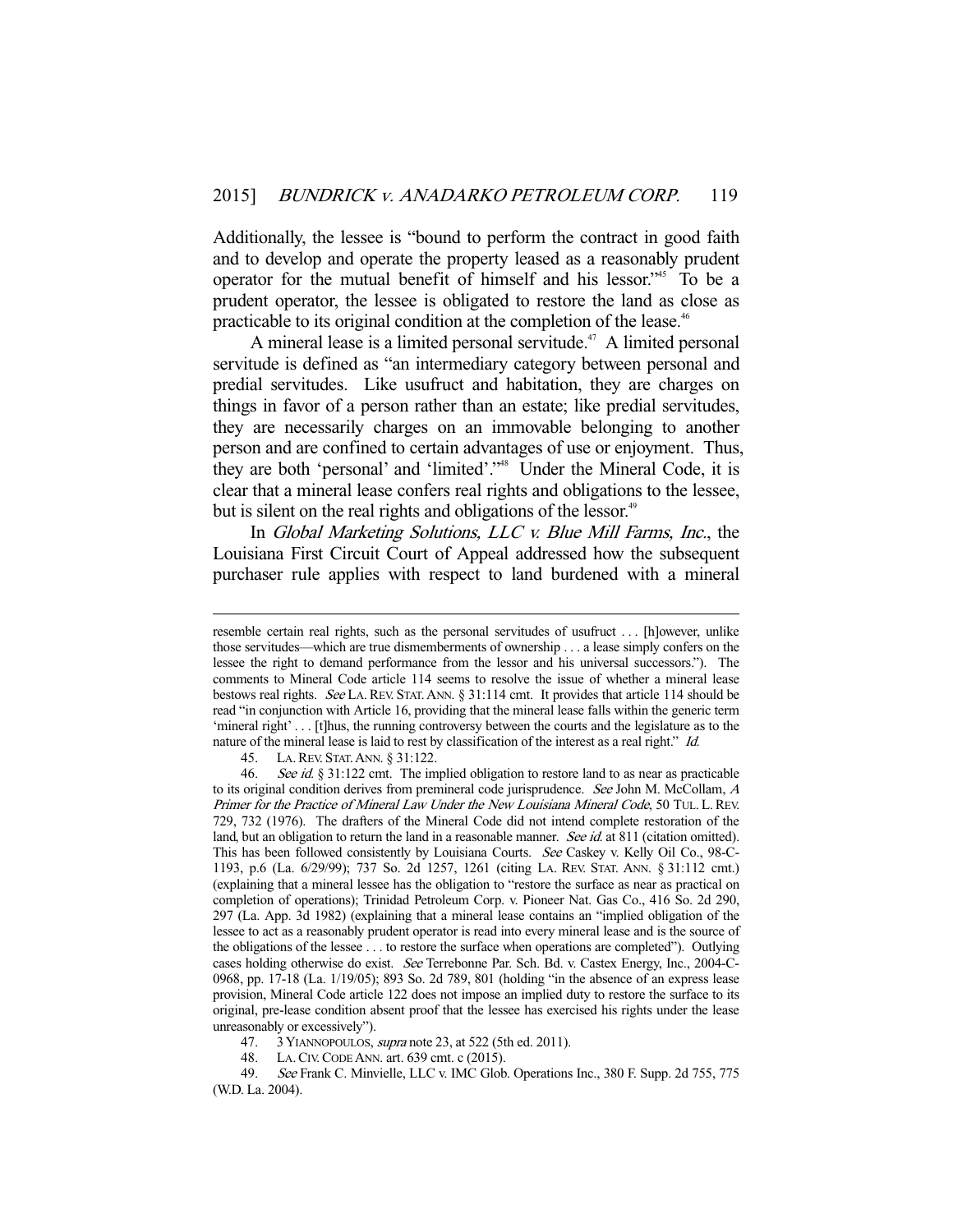lease.50 The facts are as follows. Global purchased 144 acres of land in the Bayou Choctaw Oil and Gas Field; Global later learned the land was polluted by toxic seepage from drilling preformed under a mineral lease.<sup>51</sup> Global claimed the defendants were obligated to restore the land to its original condition under the Louisiana Mineral Code.<sup>52</sup> The trial court denied the defendants' motion for summary judgment under the subsequent purchaser rule; however, after the Louisiana Supreme Court's ruling in *Eagle Pipe*, the case was remanded and the district court dismissed Global's petition.<sup>53</sup>

 On appeal, the Louisiana First Circuit affirmed the dismissal of Global's claims.<sup>54</sup> The court interpreted the Mineral Code to "contemplate the real rights and obligations . . . between parties who occupy the land contemporaneously with a mineral lease."<sup>55</sup> Moreover, the court noted that the *Eagle Pipe* court found that rights and obligations from a mineral lease do not transfer to the subsequent owner without assignment.56 The court found no exceptions in the Mineral Code or the Civil Code that would create an exception to the Eagle Pipe rule for mineral leases.<sup>57</sup>

# C. Duck v. Hunt Oil Co.—Louisiana Third Circuit Leaves Application of the Subsequent Purchaser Rule on Mineral Leases an Open **Question**

The facts in *Duck v. Hunt Oil Co.* are similar to *Global Marketing*. John Duck acquired a one-half interest in 5.2 acres of land in Concordia Parish; he later learned the property was contaminated with saltwater

 <sup>50. 2013</sup> CA 2132 (La. App. 1 Cir. 9/19/14); 153 So. 3d 1209, cert. denied, 2014-C-2572 (La. 4/23/15); 173 So. 3d 1164 (mem.).

<sup>51.</sup> *Id.* at p. 3; 153 So. 3d at 1211.

 <sup>52.</sup> Id. at p. 4; 153 So. 3d at 1211 (citing LA. CIV. CODE ANN. art. 667 (2014)). Global argued because of the existence of real rights and obligations, the defendants owed damages under LA. CIV. CODE ANN. art. 667. Glob. Mktg. Sols., 2013 CA 2132 at p. 10; 153 So. 3d at 1215. According to that article, a person is liable if work on an estate causes damage or deprives an individual from enjoying his land. LA.CIV.CODE ANN. art. 667 (2015).

 <sup>53.</sup> Glob. Mktg. Sols., 2013 CA 2132 at p. 4; 153 So. 3d at 1211-12. The oil company defendants' supervisory writs to the Louisiana State Supreme Court were granted, remanding the case to the trial court with direction to reconsider "its rulings in light of Eagle Pipe and Supply, Inc. v. Amerada Hess Corporation." Glob. Mktg. Sols. LLC v. Blue Mill Farms, Inc., 2010-CC-1922, p. 1 (La. 3/2/12); 84 So. 3d 538, 538 (citing Eagle Pipe & Supply, Inc. v. Amerada Hess Corp., 2010-C-2267, 2010-C-2272, 2010-C-2275, 2010-C-2279, 2010-C-2289 (La. 10/25/11); 79 So. 3d 246).

 <sup>54.</sup> Glob. Mktg. Sols., 2013 CA 2132 at p. 16; 153 So. 3d at 1218.

<sup>55.</sup> *Id.* at p. 11; 153 So. 3d at 1215.

 <sup>56.</sup> Id. at pp. 11-12; 153 So. 3d at 1216.

 <sup>57.</sup> Id.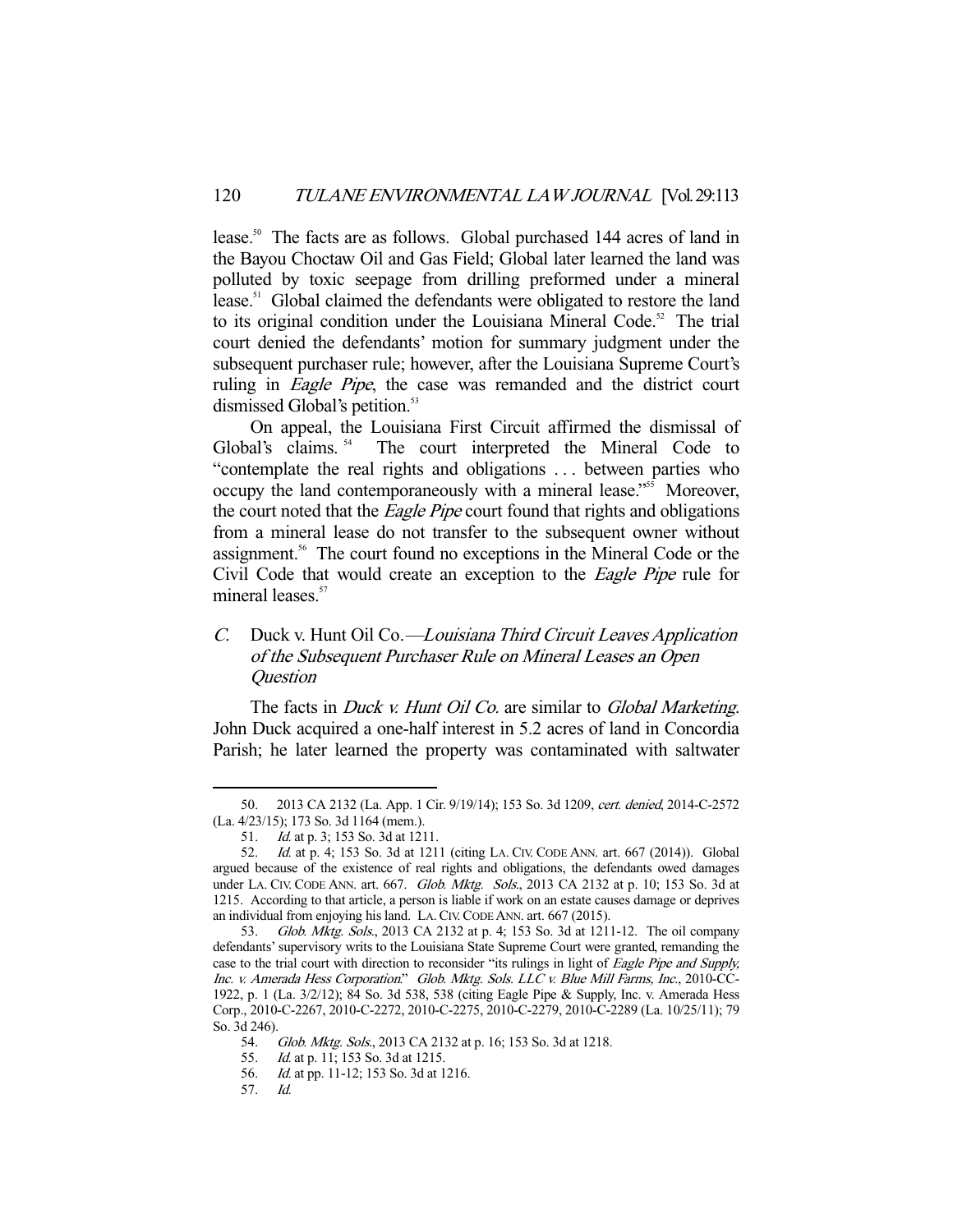from oil and gas drilling under a series of mineral leases.<sup>58</sup> Duck filed suit against various oil companies to recover the costs of removing the contaminating saltwater.<sup>59</sup> The trial court dismissed Duck's claims under an exception of no right of action.<sup>60</sup> Duck filed an appeal alleging the trial court misapplied the subsequent purchaser rule as iterated in *Eagle* Pipe and erred in finding that the mineral leases did not contain a stipulation *pour autrui* in his favor.<sup>61</sup>

 The Louisiana Third Circuit reversed the decision and remanded the action to the trial court.<sup>62</sup> The court correctly noted *Eagle Pipe's* holding was limited to surface leases.<sup>63</sup> Because the leases in *Duck* were mineral leases, "*Eagle Pipe* does not apply ... [t]hus, the trial court erred in applying the subsequent purchaser theory . . . to bar the claims that Duck asserts in this matter."64 Despite the existence of the mineral leases, the court was unsure whether the right to sue passed without stipulation to Duck when he acquired the land.<sup>65</sup> The court, however, did find that the damage clauses in the mineral leases contained a stipulation pour autrui for third-party beneficiaries.<sup>66</sup> The Third Circuit's ruling created a split within the circuits on the application of the subsequent purchaser rule in the context of mineral leases. $\delta$ 

### III. COURT'S DECISION

In the *Bundrick v. Anadarko Petroleum Corp.*, the Louisiana Third Circuit overruled its precedent, and adopted the First Circuit's rule that under *Eagle Pipe*, the subsequent purchaser doctrine applies to land burdened by mineral leases and that those leases merely convey personal

 <sup>58.</sup> Duck v. Hunt Oil Co., 13-628, p.1 (La. App. 3 Cir. 3/5/14); 134 So. 3d 114, 116, cert. denied, 2014-C-0703 (La. 6/13/14); 140 So. 3d 1189 (mem.).

 <sup>59.</sup> Id.

 <sup>60.</sup> Id.

 <sup>61.</sup> Id. at p. 2; 134 So. 3d at 117.

 <sup>62.</sup> Id. at p. 12; 134 So. 3d at 122.

 <sup>63.</sup> Id. at p. 6; 134 So. 3d at 119 (quoting Eagle Pipe & Supply, Inc. v. Amerada Hess Corp., 2010-C-2267, 2010-C-2272, 2010-C-2275, 2010-C-2279, 2010-C-2289, p. 48 (La. Oct. 25, 2011); 79 So. 3d 246, 281 n.80).

 <sup>64.</sup> Id.

 <sup>65.</sup> See id. at pp. 7-8; 134 So. 3d at 119-20. The court concluded that the real rights from the mineral lease may not pass to Duck, because a personal servitude is a right in favor of a person, not the estate itself. Id. at p. 7; 134 So. 3d at 119 (quoting Frank C. Minvielle, LLC v. IMC Glob. Operations, Inc., 380 F. Supp. 2d 755, 775 (W.D. La. 2004)).

 <sup>66.</sup> Id. at p. 12; 134 So. 3d at 122.

<sup>67.</sup> Compare id. at pp. 6-8; 134 So. 3d at 119-20, with Glob. Mkt. Sols., LLC v. Blue Mill Farms, Inc., 2013 CA 2132, pp. 11-12 (La. App. 1 Cir. 9/19/14); 153 So. 3d 1209, 1216 (holding that under *Eagle Pipe* the subsequent purchaser rule applies to claims for damages incurred under a mineral lease), cert. denied, 2014-C-2572 (La. 4/23/15); 173 So. 3d 1164 (mem.).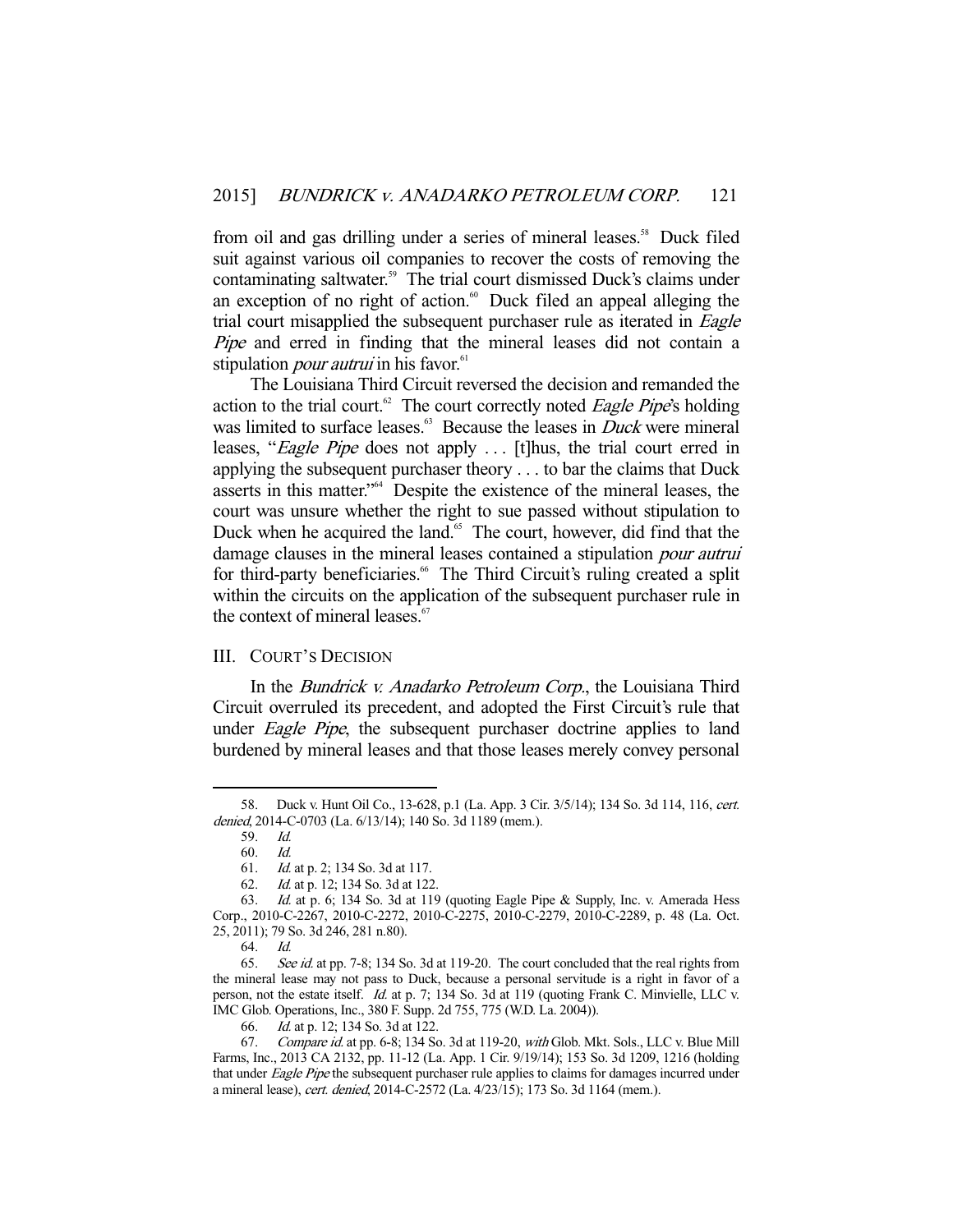rights that cannot be passed to a successor in title without express assignment or subrogation.<sup>68</sup> The court recognized that the plain language of the Mineral Code establishes real rights.<sup>69</sup> It also noted that the Mineral Code is mostly silent on the rights of the lessor.<sup>70</sup> Despite the Mineral Code's conclusion that mineral leases establish real rights, the court cited the Western District of Louisiana's interpretation of the Mineral Code, which "pointed out that while the right of the mineral lessee is akin to a real right, the right of the mineral lessor is personal."<sup>11</sup>

With this in mind, the court reconsidered its ruling in *Duck v. Hunt*  $OiI^{2}$  The First Circuit's ruling in *Global Marketing* persuaded the court. The court understood the Louisiana Supreme Court's grant of supervisory writs to remand the action back to the trial court in *Global* Marketing as an explicit instruction to apply *Eagle Pipe's* interpretation of the subsequent purchaser rule to claims involving mineral leases.<sup>73</sup> Because of this ruling, the Third Circuit adopted the rule from Global Marketing—that the Mineral Code merely establishes real rights and obligations between parties using the land at the same time.<sup>74</sup> Therefore, a subsequent purchaser needs assignment or subrogation from the prior owner to pursue claims for damages.<sup>75</sup>

### IV. ANALYSIS

-

 The decision in the noted case has serious ramifications for land conservation in Louisiana. It is widely cited that Louisiana is losing close to a football field of land per hour.<sup>76</sup> The oil and gas industry has accelerated the land loss by creating wells that inject air into wetlands—

 <sup>68.</sup> See Bundrick v. Anadarko Petroleum Corp., 14-993, p. 8 (La. App. 3 Cir. 3/4/15); 159 So. 3d 1137, 1142-43 (quoting Glob. Mktg. Sols., 2013 CA 2132 at p. 10; 153 So. 3d at 1215).

 <sup>69.</sup> See id. at p. 8; 159 So. 3d at 1143.

<sup>70.</sup> Id. at p. 9; 159 So. 3d at 1143. The Mineral Code states, "To the extent of the interest acquired, an assignee or sublessee acquires the rights and powers of the lessee and becomes responsible directly to the original lessor for performance of the lessee's obligations." LA. REV. STAT. ANN. § 31:128 (2015). The legislature did not create a corresponding statute regarding the rights of subsequent owners of land burdened with a mineral lease. See Bundrick, 14-993 at p. 9; 159 So. 3d at 1143.

<sup>71.</sup> *Id.* at p. 6; 159 So. 3d at 1141.

<sup>72.</sup> See id.; 159 So. 3d at 1141-42 (citing Duck v. Hunt Oil Co., 13-628 (La. App. 3 Cir. 3/5/14); 134 So. 3d 114, cert. denied, 2014-C-0703 (La. 6/13/14); 140 So. 3d 1189 (mem.)).

<sup>73.</sup> Id. at p. 8; 159 So. 3d at 1143; see supra note 53 and accompanying text.

 <sup>74.</sup> Id. at pp. 8-10; 159 So. 3d 1143-44 (quoting Glob. Mkt. Sols., LLC v. Blue Mill Farms, Inc., 2013 CA 2132 (La. App. 1 Cir. 9/19/14); 153 So. 3d 1209, cert. denied, 2014-C-2572 (La. 4/23/15); 173 So. 3d 1164 (mem.)).

<sup>75.</sup> See id. at p. 8; 159 So. 3d 1143.

<sup>76.</sup> Nathaniel Rich, The Most Ambitious Environmental Lawsuit Ever, N.Y. TIMES MAG. (Oct. 3, 2014), http://www.nytimes.com/interactive/2014/10/02/magazine/mag-oil-lawsuit.html?\_  $r=0$ .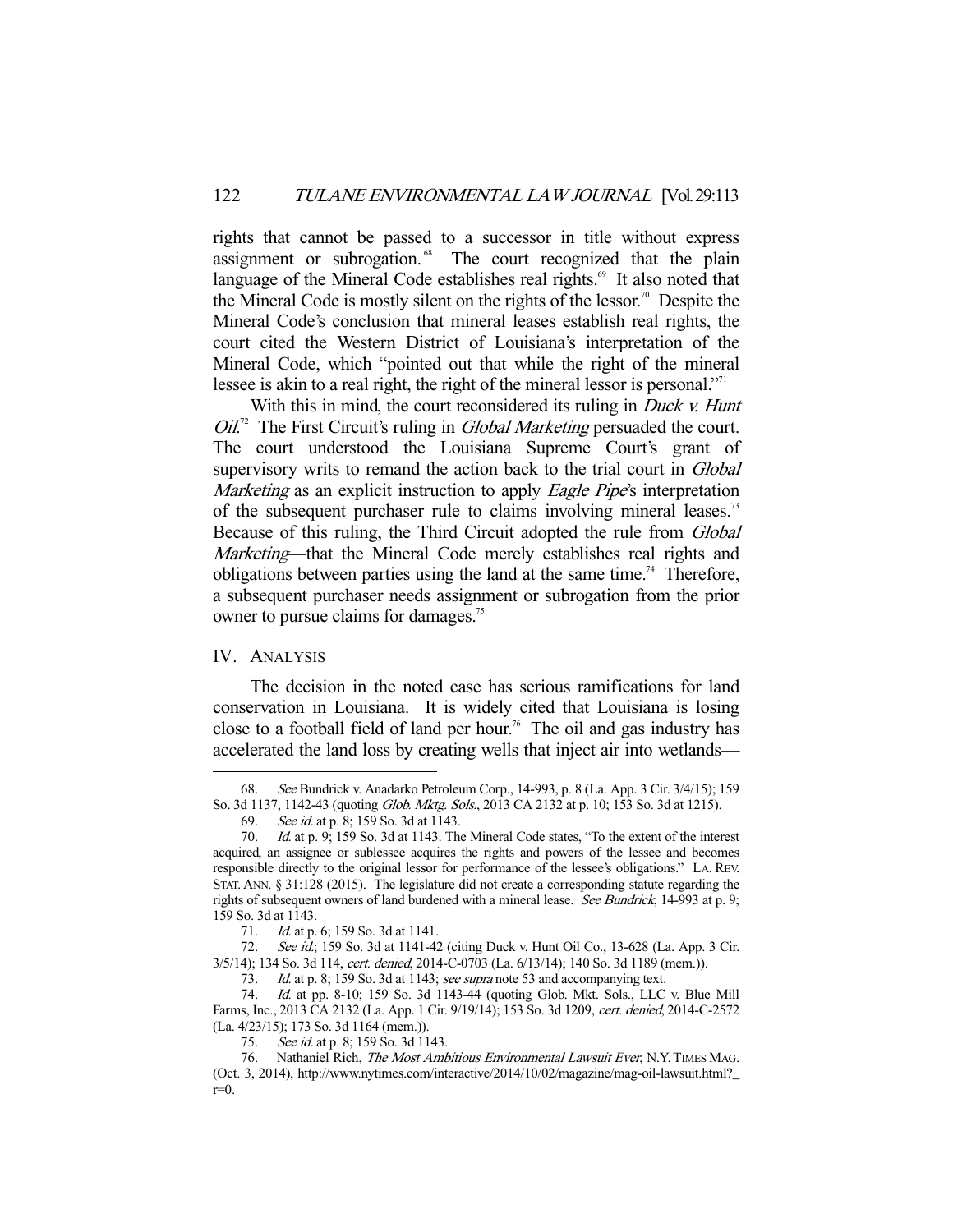making the wetlands less stable.<sup>77</sup> Eagle Pipe and its progeny make it more difficult for landowners to preserve their land and hold oil and gas companies responsible for the damage. First, Eagle Pipe's extension of the subsequent purchaser rule to land with nonapparent damage perverts the spirit of the rule. Second, application of the subsequent purchaser rule by Louisiana appellate courts to lands damaged under the real right of a mineral lease is based on a faulty interpretation of limited personal servitudes and the duties they create.

 The subsequent purchaser rule was a common sense doctrine designed to protect the party who actually suffered an injury.<sup>78</sup> It is grounded in the theory that the seller has suffered the damage caused by the tortious conduct by selling his property at a reduced price.<sup>79</sup> The doctrine, as originally conceived, pivoted on the presence of overt and known damage to the property.<sup>80</sup> The seller is the damaged party if the damage was overt and led to a sale at a price lower than it would have brought if the land was undamaged. $81$ 

 The overt damage requirement is also rooted in common sense. The policy justification for the rule is clear: it would be fundamentally unfair for a purchaser to create a windfall of recovery by taking advantage of both a reduced purchase price and a recovery of damages in tort.<sup>82</sup>

 Extending the subsequent purchaser rule to bar recovery for landowners acquiring land with nonapparent damage creates unfairness. Under *Eagle Pipe*, this situation could occur: a seller would have a right of action but not a cause of action, because he did not suffer injury by selling at a reduced price; conversely, the buyer would have no right of

 <sup>77.</sup> Id.

 <sup>78.</sup> See Eagle Pipe & Supply, Inc. v. Amerada Hess Corp., 2010-C-2267, 2010-C-2272, 2010-C-2275, 2010-C-2279, 2010-C-2289, p. 3 (La. 10/25/11); 79 So. 3d 246, 285 (Weimer, J., dissenting).

 <sup>79.</sup> Id.

 <sup>80.</sup> See id. at p. 3-4; 79 So. 3d at 286. The case law supporting the overt damage requirement is immense. See Clark v. J.L. Warner & Co., 6 La. Ann. 408, 409 (1851) reprinted in 6 WILLIAM W. KING REPORTS OF CASES ARGUED AND IN THE SUPREME COURT OF LOUISIANA 408 (1851) (finding the "damages, which probably caused the moderate price given for the house and kitchen, should be a source of profit to the purchaser, who had a perfect knowledge of their existence when he purchased"); Prados v. S. Cent. Bell Tel. Co., 329 So. 2d 744, 751 (La. 1976) ("The general principal, we think, is that a buyer is presumed to know the overt condition of the property and to take that condition into account in agreeing to the sales price."); LeJeune Bros. v. Goodrich Petroleum Co., 06-1557, p. 10 (La. App. 3 Cir. 11/28/07); 981 So. 2d 23, 30 ("The reasoning behind these principles is that the buyer is presumed to know the overt condition of the property and to take that condition into account in agreeing to a sales price." (citation omitted)).

 <sup>81.</sup> See Eagle Pipe, 2010-C-2267, 2010-C-2272, 2010-C-2275, 2010-C-2279, 2010-C-2289 at p. 3; 79 So. 3d at 285 (Weimer, J., dissenting).

 <sup>82.</sup> See Clark, 6 La. Ann. at 409.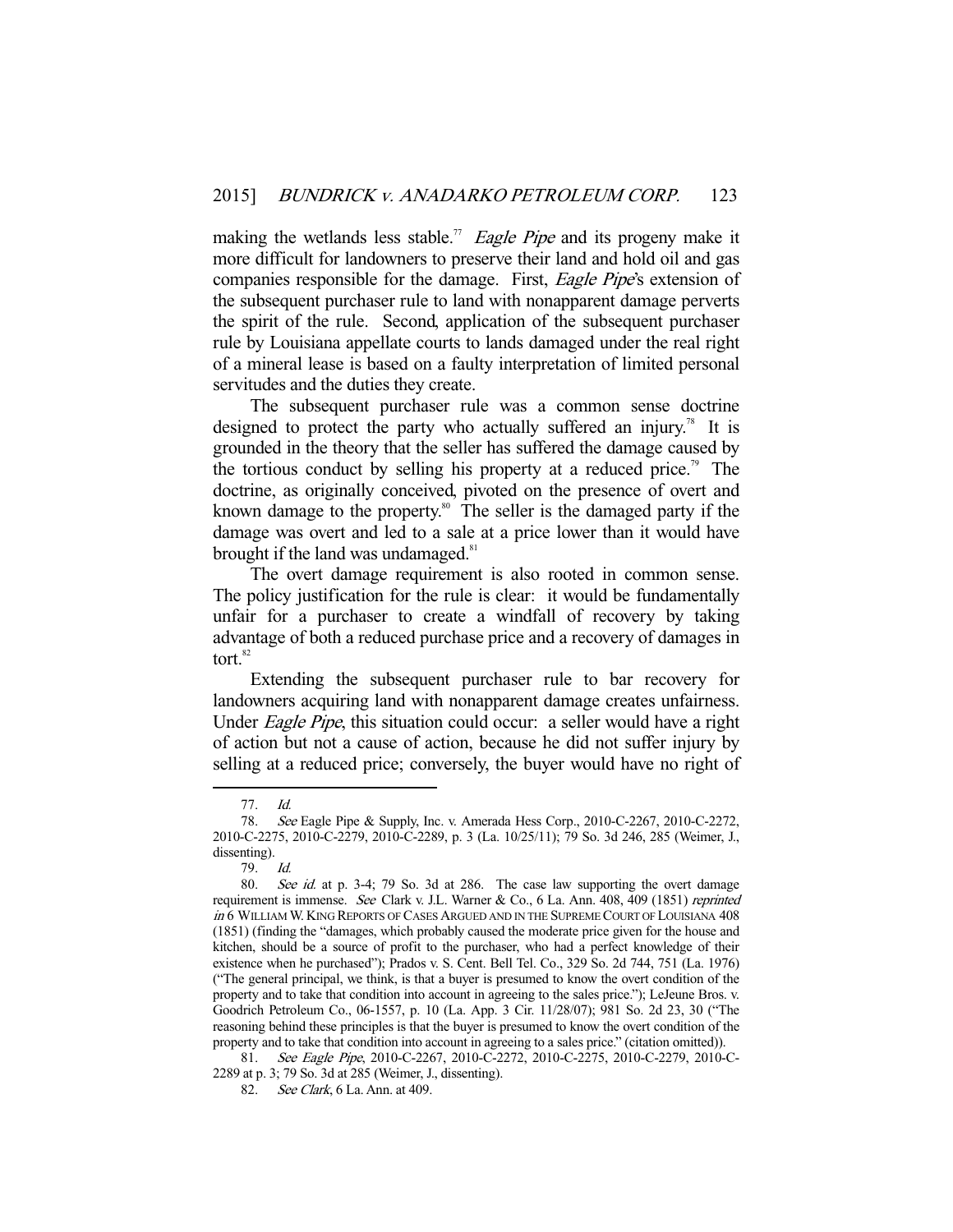action, but would have a cause of action because his land is damaged.<sup>83</sup> This creates a potential situation where neither the original landowner nor the subsequent purchaser can recover and the tortfeasor escapes liability scot-free.

Eagle Pipe's extension of the subsequent purchaser rule is absurd because it circumvents basic principles of tort law in Louisiana. The Civil Code states in article 2315 that "[e]very act whatever of man that causes damage to another obliges him by whose fault it happened to repair it."84 The Code recognizes that the damage is not suffered by the tortious act itself, because "one year prescription commences to run from the day the owner of the immovable acquired, or should have acquired, knowledge of the damage."<sup>85</sup> The start of the prescription period at knowledge of the damages makes sense practically, because "some forms of property damage can be insidious and elusive."86 This is especially true for damage from oil and gas drilling, because damage can be purposely or unknowingly concealed—making it difficult for the subsequent buyer to notice the damage. $87$  By applying the subsequent purchaser rule to situations with nonapparent damage, courts fail to apply article 2315 and effectively eliminate its purpose in two ways: by restricting the parties who may file a suit to the owner of the property when the tortious act occurred and by failing to recognize that the injured party is the purchaser of property with hidden damage.<sup>88</sup>

The Louisiana appellate courts' interpretation of *Eagle Pipe* makes the situation worse for subsequent landowners who own land with nonapparent damage. The problem stems from a general misunderstanding of real rights and obligations in the courts' interpretation of the Mineral Code. The Mineral Code explicitly states that "[m]ineral rights are real rights and are subject either to the prescription of nonuse for ten years or to special rules of law governing the term of their existence.<sup>589</sup> A mineral lease is a limited personal servitude, which is a charge on a thing

 <sup>83.</sup> Eagle Pipe, 2010-C-2267, 2010-C-2272, 2010-C-2275, 2010-C-2279, 2010-C-2289 at pp. 4-5; 79 So. 3d at 286 (citing Prados, 329 So. 2d at 752 (Tate, J., dissenting)).

 <sup>84.</sup> LA.CIV.CODE ANN. art. 2315 (2015).

<sup>85.</sup> Id. art. 3493. By linking the right to damages with discovery of the damage to the land, the article implies that the owner at the time of the discovery possesses the right and the cause of action. Eagle Pipe, 2010-C-2267, 2010-C-2272, 2010-C-2275, 2010-C-2279, 2010-C-2289 at p. 7; 79 So. 3d at 288.

 <sup>86.</sup> Eagle Pipe, 2010-C-2267, 2010-C-2272, 2010-C-2275, 2010-C-2279, 2010-C-2289 at p. 5; 79 So. 3d at 293 (Weimar, J., assigning additional reasons for his dissent).

<sup>87.</sup> See Liuzza, *supra* note 2, at 397.

<sup>88.</sup> See id. at 398-99.

<sup>89.</sup> LA REV. STAT. ANN. § 31:16; see supra note 44 and accompanying text.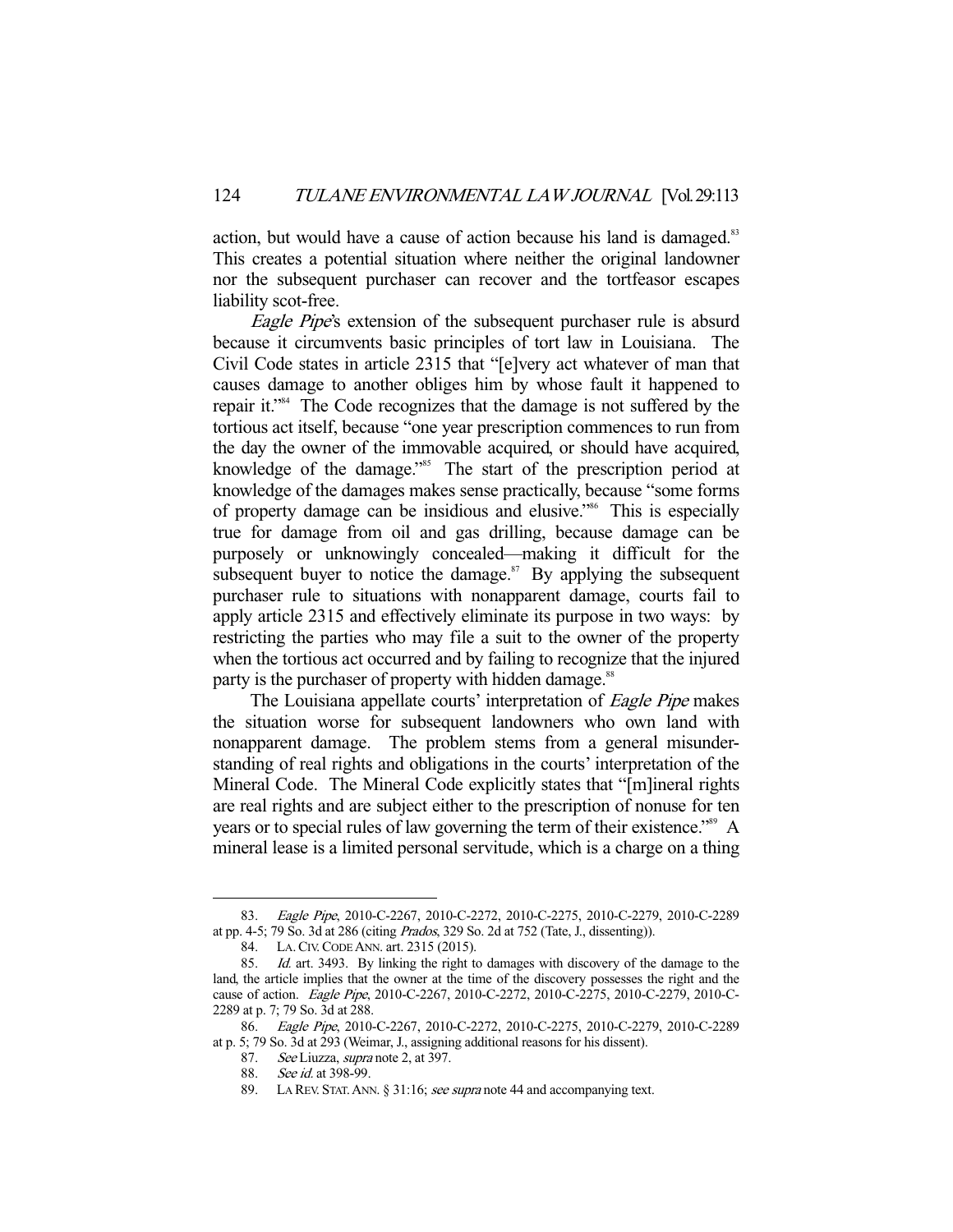in favor of a person.<sup>90</sup> In the noted case, the Louisiana Third Circuit recognized that a mineral lease establishes real rights, but it qualified those rights by ruling that the real rights are limited to the lessee and not the lessor.<sup>91</sup> This ignores that a real right by definition "is a right in a thing that can be held against the world."92 The effect of the right "is transferred to the universal or particular successor . . . to which the obligation is attached, without a special provision to that effect."93 Instead of following the Civil Code, the court makes the logical leap that real rights are extinguishable because the Mineral Code is "generally silent" on the rights and obligations of mineral lessors.<sup>94</sup> In light of this, the court found that real rights and obligations of the lessor do not pass down to a subsequent purchaser without assignment or subrogation.<sup>95</sup>

 Here, the court confused the rights of the servient estate and the dominate estate.<sup>96</sup> As a limited personal servitude, mineral leases are a "charge[] on [a] thing[] in favor of a person rather than an estate."<sup>97</sup> Because Bundrick's property is the burdened estate for the benefit of the oil company lessors, Bundrick acquired the real rights prior to and after the creation of the mineral lease.<sup>98</sup>

A real right gives rise to a real obligation.<sup>99</sup> The Mineral Code provides that the dominate estate is "bound to perform the contract in good faith and to develop and operate the property leased as a reasonably prudent operator for the mutual benefit of himself and his lessor."100 This obligation requires the dominate estate to return the land as close as practicable to its original state.<sup>101</sup> Because this right is a real obligation, it attaches to the immovable, not the individual, and transfers to a universal or particular successor without special provision to that effect.  $102$ 

<sup>90.</sup> See supra notes 47-48 and accompanying text.

 <sup>91.</sup> Bundrick v. Anadarko Petroleum Corp., 14-993, pp. 8-9 (La. App. 3 Cir. 3/4/15); 159 So. 3d 1137, 1143.

 <sup>92.</sup> LA.CIV.CODE ANN. art. 1763 cmt. b (2015).

 <sup>93.</sup> Id. art. 1764.

<sup>94.</sup> See Bundrick, 14-993 at p. 9; 159 So. 3d at 1143. The Mineral Code does not allow for this sort of interpretation; it states, "If this Code does not expressly or impliedly provide for a particular situation, the Civil Code or other laws are applicable." LA. REV. STAT. ANN. § 31:2, see also infra note 102 and accompanying text.

<sup>95.</sup> See Bundrick, 14-993 at p. 9; 159 So. 3d at 1143.

 <sup>96.</sup> See Reply Brief of Plaintiffs-Appellants, Vincent Charles Bundrick, et al. at 1, Bundrick, 14-993 (La. App. 3 Cir. 3/4/15); 159 So. 3d 1137 (No. 14-993).

 <sup>97.</sup> LA.CIV.CODE ANN. art. 639 cmt. c.

<sup>98.</sup> See Reply Brief of Plaintiff-Appellants, *supra* note 96, at 1.

<sup>99.</sup> *See* La. Civ. Code Ann. art. 1763.

 <sup>100.</sup> LA.REV. STAT.ANN. § 31:122 (2015).

<sup>101.</sup> See supra note 46 and accompanying text.

 <sup>102.</sup> See LA. CIV. CODE ANN. art. 1764. This interpretation is supported by the Mineral Code itself: "If this Code does not expressly or impliedly provide for a particular situation, the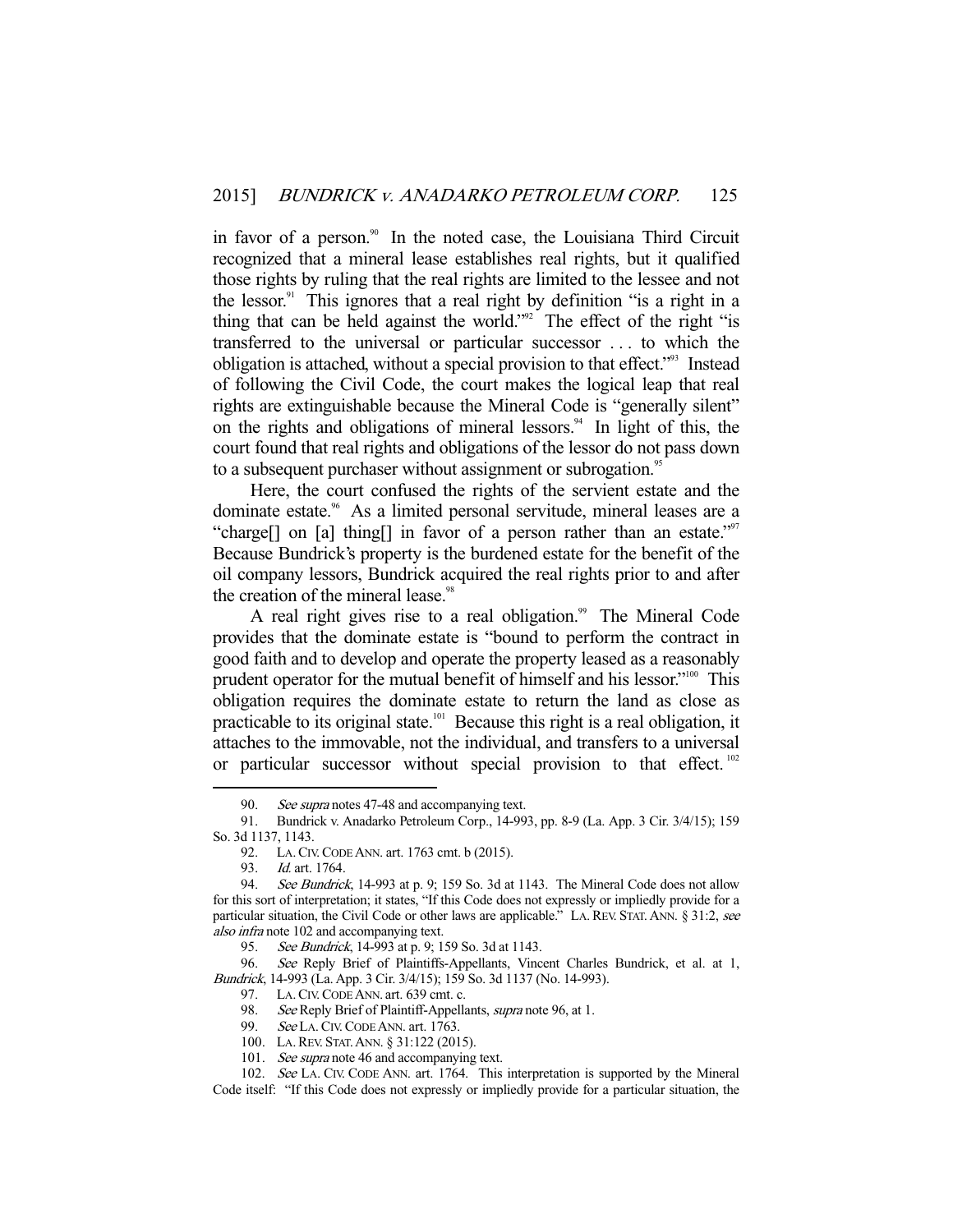Therefore, the oil company defendants should be obliged to restore the land under a breach of mineral lease theory.

This conclusion is exactly what the majority in Eagle Pipe recognized in its analysis of the subsequent purchaser rule.<sup>103</sup> The court states that a "servitude, being a real right, follows the property without the necessity of its inclusion in an act of sale, unlike a personal right. As such, the new property owner had a right under the servitude to bring suit for enforcement of the obligations established in the former deed."<sup>104</sup> The situation in the noted case compels the same result. The lessees have a duty to perform as a "prudent operator" and return the land to its prelease condition.105

 The lessees' obligation to restore the land to its prelease condition could also be reached under an alternate theory. As a limited personal servitude, a mineral lease falls under the rules governing usufruct and predial servitudes as long as the use of the rules is compatible with the terms of the lease.<sup>106</sup> Under a usufruct of a nonconsumable thing, like land, the usufructuary has a duty to use the nonconsumable "as a prudent administrator and to deliver them to the naked owner at the termination of the usufruct."107 The comments to the Civil Code indicate that a prudent administrator is bound to "preserv[e] the substance of the thing."108 Although the naked owner, in this case the owner of the land burdened with the lease, is obliged to make extraordinary repairs, $109$  the naked owner may compel the usufructuary to make repairs for damage he has caused.<sup>110</sup> The damage caused by oil and gas drilling cannot fall under the umbrella of extraordinary repairs; to operate an oil well, it is necessary to make major alterations that damage the land—like dredging

Civil Code or other laws are applicable." LA.REV. STAT.ANN. § 31:2. Additionally, the comments to the Civil Code express that "the obligation to demolish works and to restore the premises to their previous condition is a real obligation, following the immovable into the hands of any acquirer." LA.CIV.CODE ANN. art. 1764 cmt. f.

 <sup>103.</sup> See Eagle Pipe & Supply, Inc. v. Amerada Hess Corp., 2010-C-2267, 2010-C-2272, 2010-C-2275, 2010-C-2279, 2010-C-2289, p. 26 (La. 10/25/11); 79 So. 3d 246, 268.

<sup>104.</sup> *Id.* (citing Taylor v. New Orleans Terminal Co., 126 La. 420, 425-26 (1910)).

<sup>105.</sup> LA. REV. STAT. ANN. § 31:122 cmt.; see also supra note 46 and accompanying text.

 <sup>106.</sup> See 3 YIANNOPOULOS, supra note 23, at 530 (5th ed. 2011); LA. CIV. CODE ANN. art. 645.

 <sup>107.</sup> LA.CIV.CODE ANN. art. 539.

 <sup>108.</sup> Id. art. 539 cmt. b.

 <sup>109.</sup> Id. art. 577.

<sup>110.</sup> *Id.* art. 579.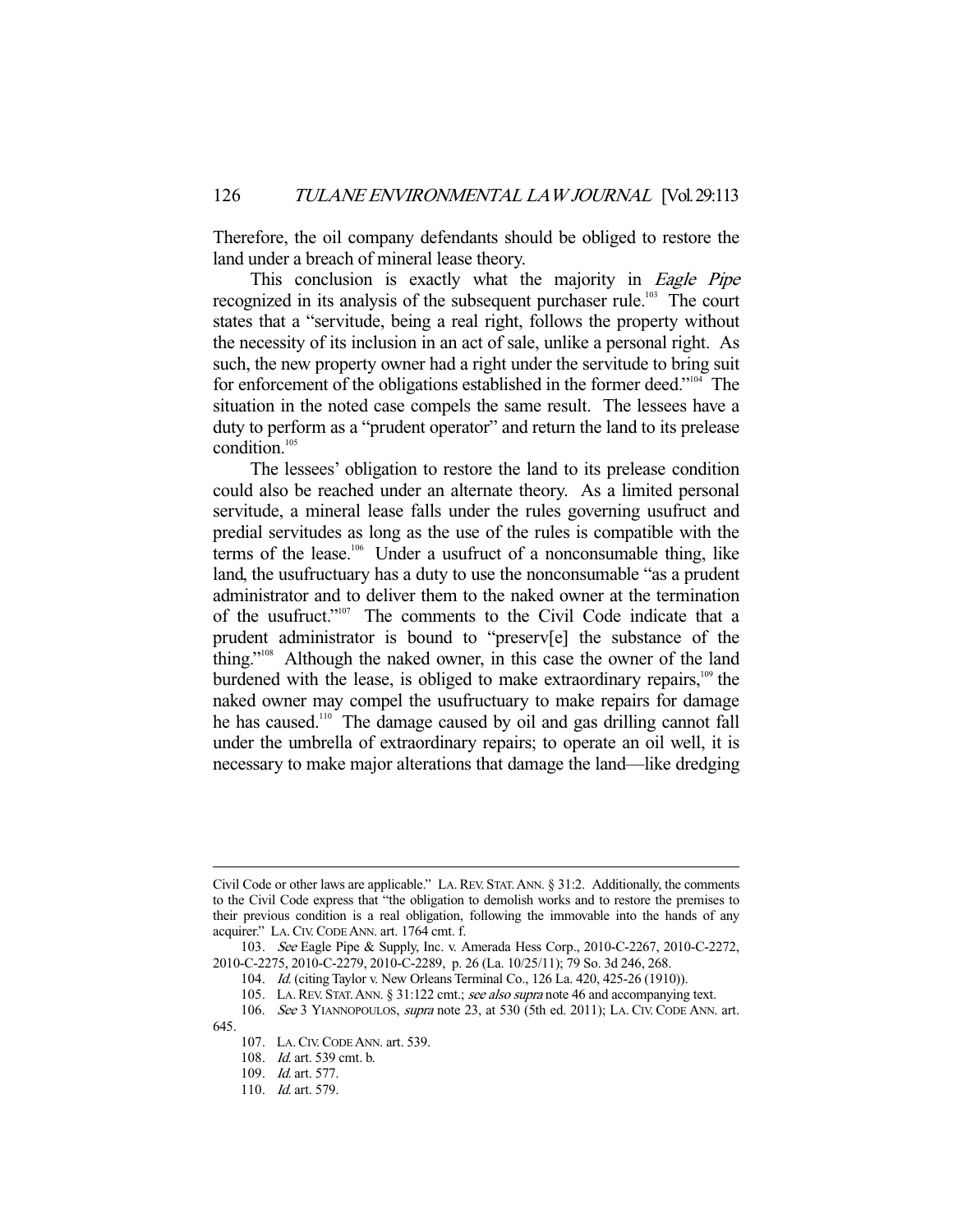canals and blasting and plugging holes.<sup>111</sup> Therefore, the lessee may be obligated to make repairs for the damage he incurred.<sup>112</sup>

 The extension of the subsequent purchaser rule to land with nonapparent damage by the Louisiana appellate courts is an impermissible extension of the law. The Civil Code establishes that there are two sources of law—legislation and custom.<sup>113</sup> Law created by custom may not abrogate legislation.<sup>114</sup> Moreover, judicial decisions are not intended to be the authoritative source of law.<sup>115</sup> Eagle Pipe and its progeny including Bundrick—extend the jurisprudential custom of the subsequent purchaser doctrine into the uncharted waters of the rights and liabilities of purchasers of land with nonapparent damage from mineral leases. This extension ignores the tradition that the Civil Code contains broad principles that should be applied and extended to varying factual circumstances.116 These principles include an obligation to repair damage to land by the individual who causes the damage.<sup>117</sup> This decision backs landowners into a corner, because it expands the subsequent purchaser rule without considering the facts of the individual case. $118$ 

### V. CONCLUSION

 The holding in the noted case is a step backward for landowners in Louisiana and a step forward for oil and gas lessees. First, it continues Eagle Pipe's perversion of the subsequent purchaser rule by applying it in the situation where damage to the land is nonapparent at the time of purchase. This defeats the purpose of the rule: to prevent the subsequent purchaser from a double recovery. Second, by holding that *Eagle Pipe* extends to situations involving mineral leases—by definition a real right—the court ignores that real rights and obligations transfer to successors in title as a part of the immovable without express subrogation

 <sup>111.</sup> Terrebonne Par. Sch. Bd. v. Castex Energy Inc., 2004-C-0968, p. 3-4 (La. 1/19/05); 893 So. 2d 789, 805-06 (Weimer J., dissenting) (quoting Jurisich v. La. S. Oil & Gas Co., 284 So. 2d 173, 184 (La. Ct. App. 4 Cir. 1973) (Lemmon J., dissenting in part)).

<sup>112.</sup> See LA. CIV. CODE ANN art. 579.

 <sup>113.</sup> Id. art. 1.

 <sup>114.</sup> Id. art. 3.

 <sup>115.</sup> Eagle Pipe & Supply, Inc. v. Amerada Hess Corp., 2010-C-2267, 2010-C-2272, 2010- C-2275, 2010-C-2279, 2010-C-2289, p. 7 (La. 10/25/11); 79 So. 3d 246, 288 (Weimer, J., dissenting) (citing Doerr v. Mobile Oil Corp., 00-CC-0947, p. 13 (La. 12/19/2000), 774 So. 2d 119, 128).

 <sup>116.</sup> Id. at pp. 7-8; 19 So. 3d at 288.

 <sup>117.</sup> See LA.CIV.CODE ANN art. 2315.

 <sup>118.</sup> See Eagle Pipe, 2010-C-2267, 2010-C-2272, 2010-C-2275, 2010-C-2279, 2010-C-2289 at p. 1; 79 So. 3d at 284.